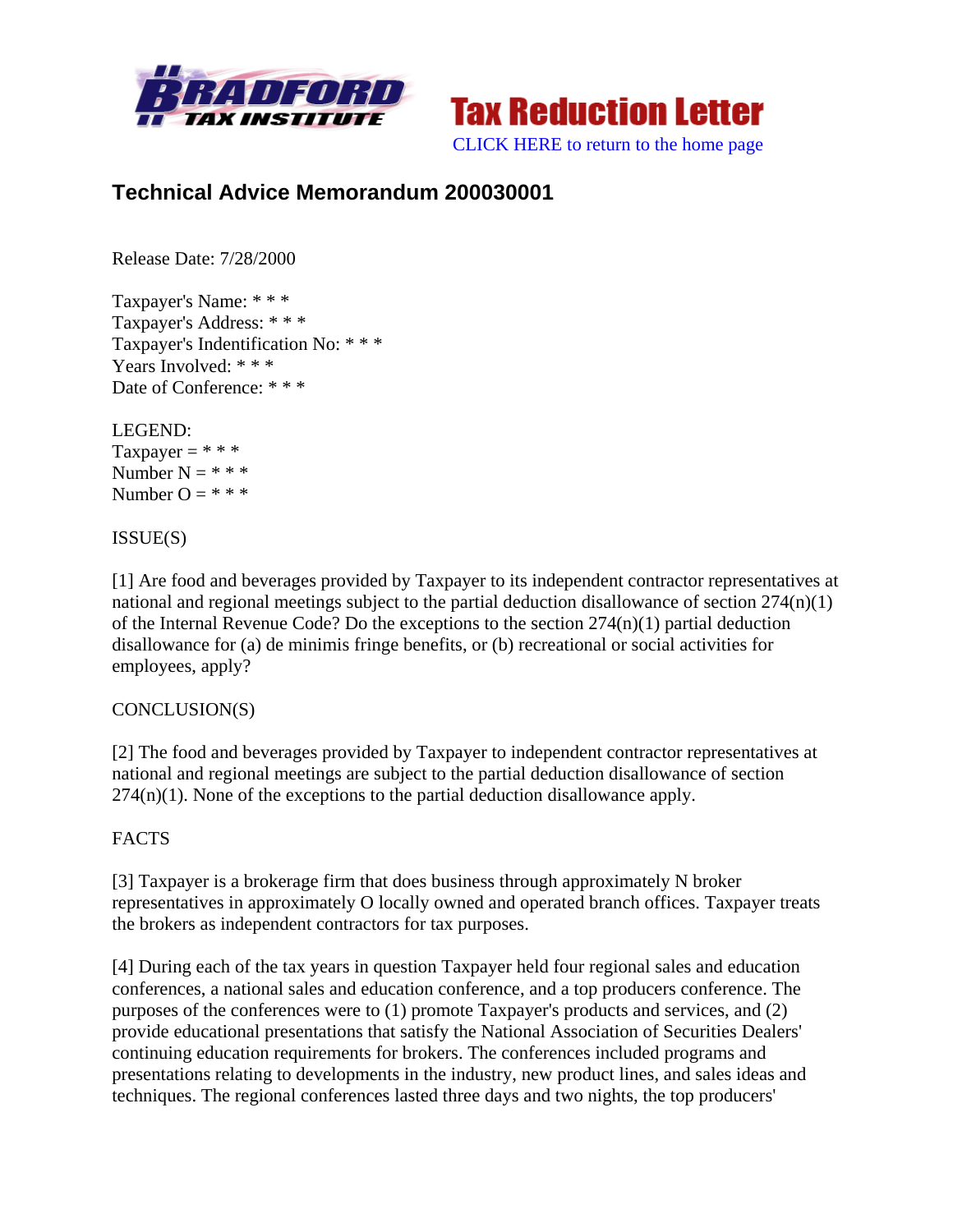conferences lasted four days and three nights, and the national conferences lasted five days and four nights.

[5] Each representative was invited to one regional conference and the national conference. Taxpayer invited representatives who satisfied certain performance quotas to the top producers' conference. Representatives typically attended one regional conference and the national conference. Each representative attending a conference was allowed to invite a spouse or other guest.

[6] At each conference Taxpayer provided breakfast and lunch to the representatives (but not their guests) each day at no charge. Taxpayer provided lunch for attendees because time constraints did not allow attendees to leave the premises for lunch. The short lunch period provided scheduling flexibility, allowed attendees to network, and encouraged attendees to interact with one another and share individual insights and personal experiences.

[7] At both the regional and national conferences Taxpayer paid for two cocktail parties at which food and beverages were served. The cocktail parties were open to attendees and guests and also were attended by conference organizers, event sponsors (representatives of companies whose products are distributed by Taxpayer), and industry representatives (generally, conference speakers on industry issues). The cocktail parties provided a place for the attendees and their guests to meet and for attendees to discuss the day's topics and ask questions. The breakfasts, lunches, and cocktail parties were generally catered by the hotel hosting the conference.

[8] At the regional conferences industry sponsors took the representatives and their guests to dinner at an outside location. The sponsors, not the Taxpayer, paid for these dinners. At the national conferences Taxpayer and industry sponsors each hosted two dinners for the representatives and their guests. Similarly, at the top producers' conferences Taxpayer and industry sponsors each hosted a dinner for the representatives and their guests.

[9] Taxpayer knew the identity of each representative and the number of guests attending each conference. Additionally, Taxpayer knew the aggregate cost of food and beverages provided at each conference. The aggregate cost of food and beverages provided ranged from \$ 109 per representative at one conference to \$ 709 per representative at another conference. Taxpayer did not include the value of food and beverages provided to each representative at conferences in the amount of taxable compensation reported on Forms 1099 furnished by Taxpayer to the representatives.

[10] On its tax returns for the years in question Taxpayer deducted the full cost of the meals and cocktail parties provided at the conferences, less the cost of meals and entertainment provided to guests of attendees, without applying the 50% deduction disallowance of section 274(n).

# LAW

[11] Section 162(a) allows a deduction for the ordinary and necessary expenses paid or incurred in carrying on any trade or business. However, a deduction otherwise allowable under section 162(a) may be subject to disallowance or reduction by section 274.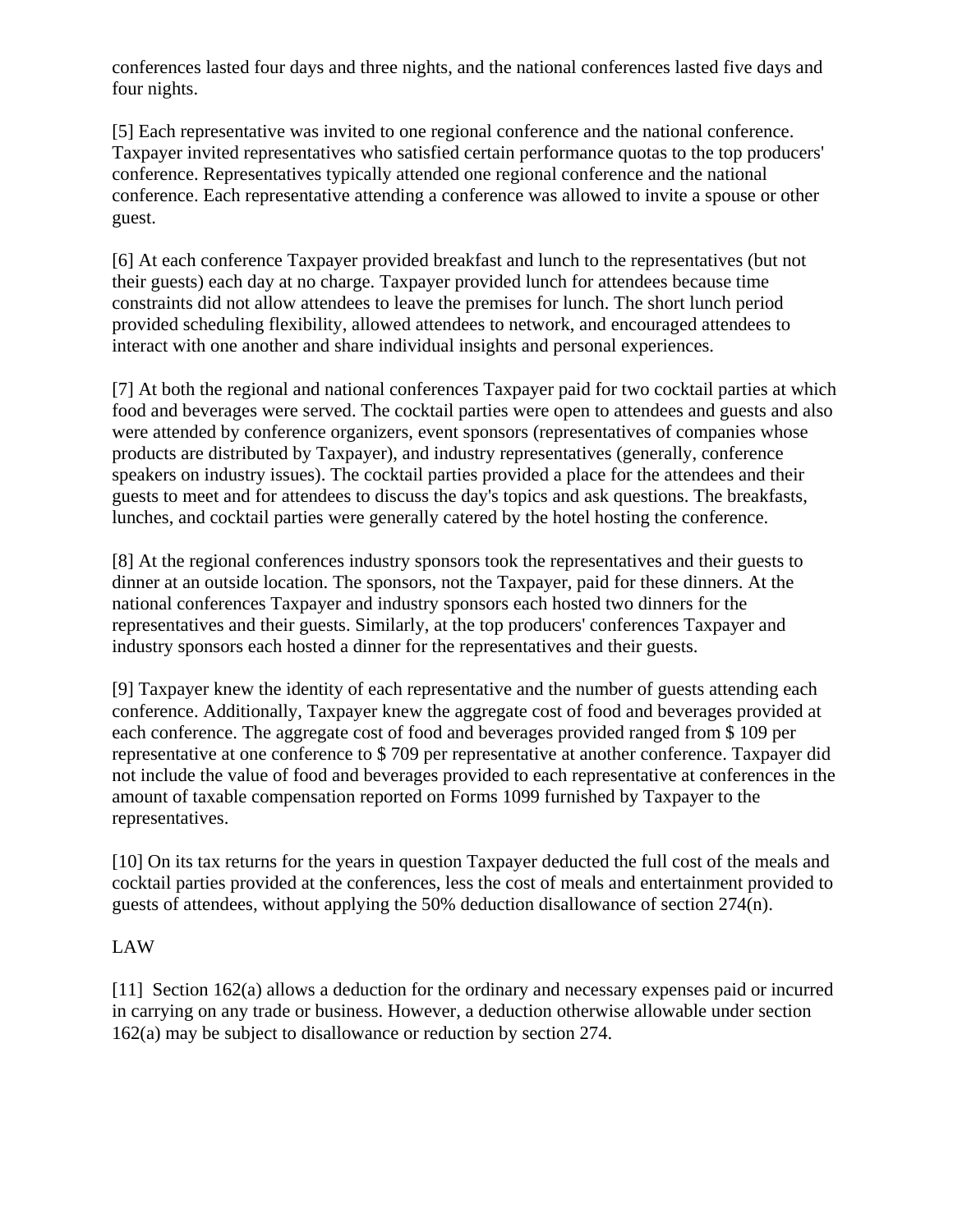$[12]$  Section 274(n)(1) limits the deduction for any expense for food or beverages to 50% of the amount that otherwise would be allowable under section  $162(a)$ . However, section  $274(n)(2)$ excludes certain expenses from the application of section  $274(n)(1)$ , including:

(A) expenses described in section  $274(e)(2)$ ,  $(3)$ ,  $(4)$ ,  $(7)$ , (8), or (9), and

(B) expenses for food or beverages excludable from the recipient's gross income under section 132 by reason of section 132(e), relating to de minimis fringes.

[13] Section 274(e)(4) describes expenses for recreational, social, or similar activities primarily for the benefit of employees, other than highly compensated employees. Section  $1.274-2(f)(2)(v)$ states that the exception provided in section 274(e)(4) applies to "usual employee benefit programs" such as Christmas parties, annual picnics, and athletic facilities that are available to employees generally.

[14] Section 61 provides that gross income includes all income from whatever source derived, including compensation for services, fees, commissions, fringe benefits, and similar items.

[15] Section  $1.61-21(a)(4)$  provides that a taxable fringe benefit is included in the income of the person performing the services in connection with which the fringe benefit is furnished. Thus, a fringe benefit may be taxable to a person even though that person did not actually receive the fringe benefit. If a fringe benefit is furnished to someone other than the service provider such benefit is considered as furnished to the service provider.

[16] Section  $132(a)(4)$  excludes from gross income the value of a de minimis fringe benefit, as defined in section 132(e). Section 1.132-6(c) provides, however, that a fringe benefit not satisfying the definition in section 132(e) for exclusion under section  $132(a)(4)$  is includible in the employee's gross income unless excluded under a provision other than section 132(a)(4).

[17] Pursuant to section 132(e), the term "de minimis fringe" means any property or service the value of which is (after taking into account the frequency with which similar fringes are provided by the employer to the employer's employees) so small as to make accounting for it unreasonable or administratively impracticable.

[18] Section 1.132-6(b)(1) provides that, generally, the frequency with which similar fringes are provided by the employer to the employer's employees is generally determined by reference to the frequency with which the employer provides the fringes to each individual employee rather than to the employer's workforce as a whole ("employee-measured frequency"). However, section 1.132-6(b)(2) provides that, where it would be administratively difficult to determine frequency with respect to individual employees, the frequency with which the employer provides similar fringes is determined by reference to the frequency with which the employer provides the fringes to the workforce as a whole ("employer-measured frequency").

[19] Section 1.132-6(c) provides that, unless excluded by a provision of the Internal Revenue Code other than section  $132(a)(4)$ , the value of any fringe benefit that would not be unreasonable or administratively impracticable to account for is includable in the employee's gross income.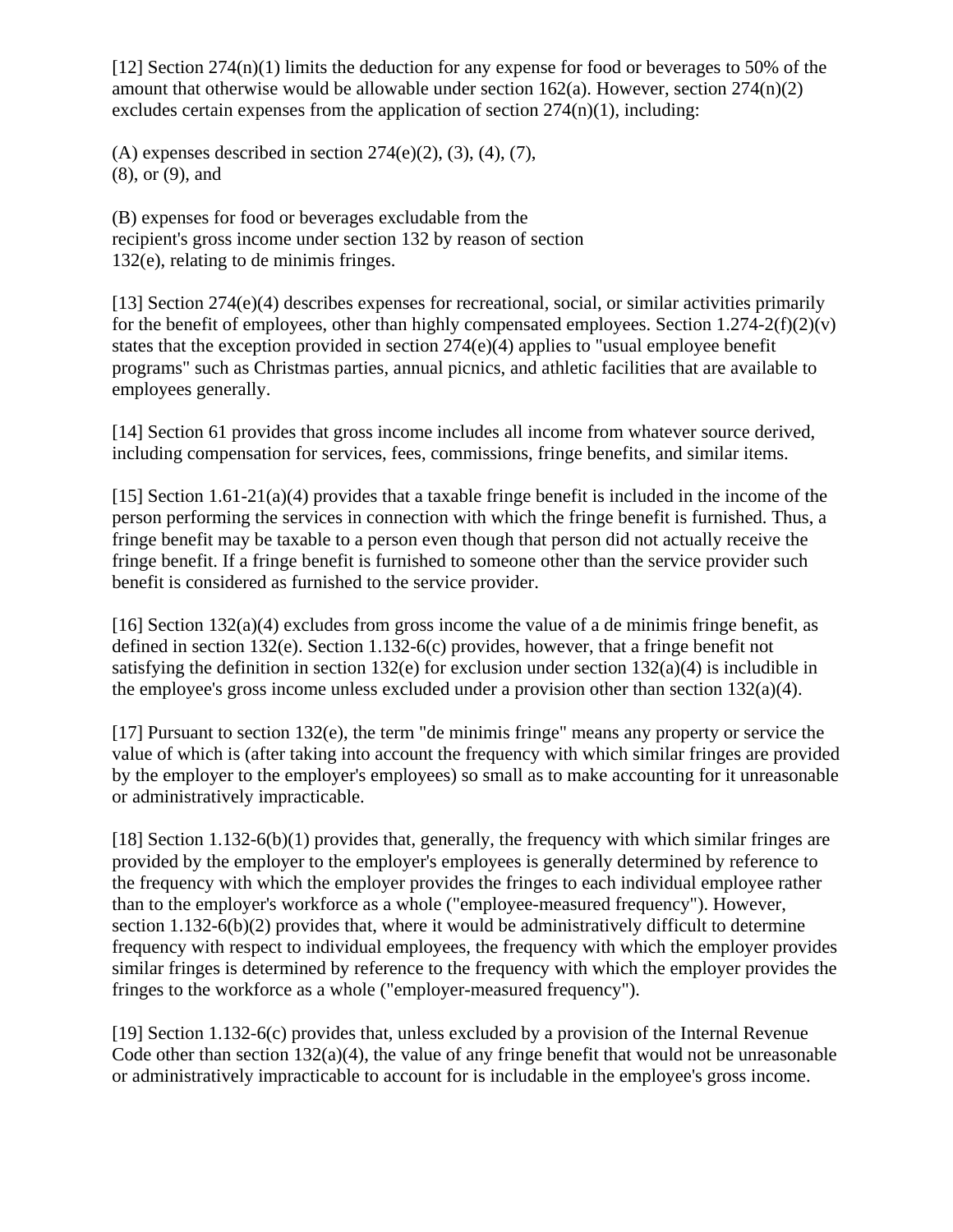[20] Section 1.132-6(e)(1) provides examples of de minimis fringe benefits that are excludable from an employee's gross income. These include occasional typing of personal letters by a company secretary; occasional personal use of an employer's copying machine; occasional cocktail parties, group meals, or picnics for employees and their guests; traditional birthday or holiday gifts of property (not cash) with a low fair market value; occasional theater or sporting event tickets; coffee, doughnuts, and soft drinks; local telephone calls; and flowers, fruit, books, or similar property provided to employees under special circumstances (e.g., on account of illness, outstanding performance, or family crisis).

[21] Section 1.132-6(e)(2) provides examples of fringe benefits that are not excludable from an employee's gross income as de minimis. These include season tickets to sporting or theatrical events; the commuting use of an employer-provided automobile or other vehicle more than one day a month; membership in a private country club or athletic facility, regardless of the frequency with which the employee uses the facility; and use of employer-owned or leased facilities (such as an apartment, hunting lodge, boat, etc.) for a weekend.

[22] Section 1.132-1(b)(4) provides that, for purposes of section  $132(a)(4)$  (relating to de minimis fringes), the term "employee" means any recipient of a fringe benefit. Consequently, recipients of de minimis fringes who are treated as independent contractors may be eligible to exclude the value of the benefits from their gross income.

# ANALYSIS

[23] Taxpayer asserts that its deduction for the cost of food and beverages provided to its representatives who attended one or more of its conferences is not subject to the partial disallowance of section 274(n)(1) because the food and beverages either (1) constitute a de minimis fringe benefit, or (2) are social activities within the meaning of section 274(e)(4).

# DE MINIMIS FRINGE BENEFITS

[24] The taxpayer's representatives performed services for the taxpayer and attended one or more conferences at which they received the food and beverages that the taxpayer seeks to classify as de minimis fringe benefits. Although they are treated as independent contractors by the taxpayer, the representatives would be eligible to exclude these fringe benefits from their gross incomes (under section  $132(a)(4)$ ) if the provisions of section  $132(e)$  are satisfied. Section 1.132-1(b)(4). /1/

[25] Whether a benefit qualifies as a de minimis fringe depends on the facts and circumstances of a particular case. Generally, the value of the benefit and the frequency with which Taxpayer provided similar fringe benefits to Taxpayer's representatives are relevant considerations.

[26] In this case, as part of a multi-day conference, the taxpayer provided each attendee a package of food and beverages consisting at least of breakfast, lunch, snacks, and cocktails. Therefore, in determining the value and frequency with which similar benefits are provided to employees, we conclude that the benefit properly to be considered here is the food and beverages provided to each representative during each multi-day conference. Additionally, the value of food and beverages provided to each representative included the food and beverages provided to the representative's spouse or guest. See section  $1.61-21(a)(4)$ .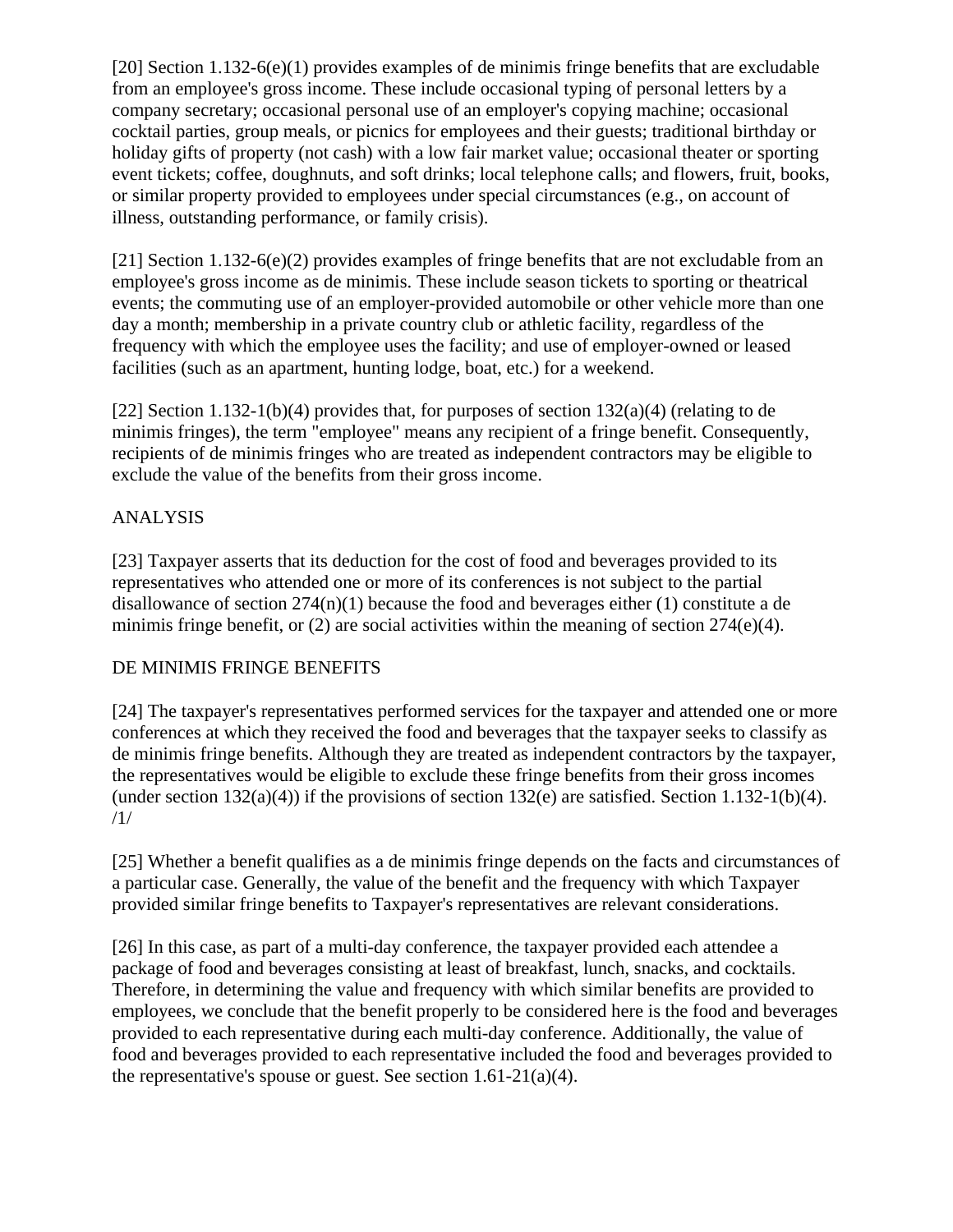[27] Since Taxpayer knew the identity of each representative attending a particular conference, it would not have been administratively difficult for Taxpayer to determine the frequency with which Taxpayer provided the benefit to each individual representative. Consequently, the frequency with which Taxpayer provided the benefit must be determined with respect to each individual representative in accordance with the "employee-measured" standard of section 1.132- 6(b)(1). In this case, Taxpayer invited each representative to a regional conference and the national conference and invited select representatives to the top producers' conference. Thus, an individual representative might attend, at most, three conferences a year. This maximum frequency of three times a year would not preclude treating the benefit as de minimis if the aggregate value of food and beverages provided to each representative and guest attending a particular conference was so small as to make accounting for it unreasonable or administratively impracticable.

[28] However, the pro rata value of food and beverages that Taxpayer provided to each representative per conference (dividing Taxpayer's cost by the total number of attendees) ranged from \$ 109 to \$ 709. Even the lowest value (\$ 109) exceeds an amount that would reasonably be considered to be de minimis. It would not be unreasonable or administratively impracticable for Taxpayer to account for this amount. Under the circumstances of this case, the benefit provided to associates attending even one multi-day conference is more like the use of employer-owned facilities for a weekend (not a de minimis fringe) than an occasional group meal or cocktail party. We conclude that the value of the food and beverages that Taxpayer provided to its representatives at the conferences was not a de minimis fringe benefit.

# SOCIAL ACTIVITIES FOR EMPLOYEES

[29] We also conclude that section 274(e)(4) does not apply to Taxpayer's expenses. Section 274(e)(4) applies only to expenses for recreational, social, or similar activities for EMPLOYEES, not for independent contractors, as Taxpayer treated the majority of its representatives. Even if the representatives were Taxpayer's employees, the activities were available only to the limited group of individuals who worked as brokers and not to Taxpayer's employees generally. See 1.274-2(f)(2)(v). Finally, Taxpayer has asserted that the meals and cocktail parties served a significant business purpose. Thus, they were not recreational or social in nature.

[30] We have considered the other exceptions in section  $274(n)(2)$  to section  $274(n)(1)$ , but none apply under the facts presented. Thus, Taxpayer's deduction for the cost of food and beverages provided to its representatives at its sales and educational conferences is subject to the partial deduction disallowance of section 274(n)(1).

# CAVEAT(S)

[31] A copy of this technical advice memorandum is to be given to the taxpayer. Section  $6110(i)(3)$  of the Code provides that it may not be used or cited as precedent.

# FOOTNOTE

/1/ Although not necessary to the discussion in this memorandum, it appears that, even if section 132(a)(4) does not exclude the fringe benefits here from the representatives incomes, section